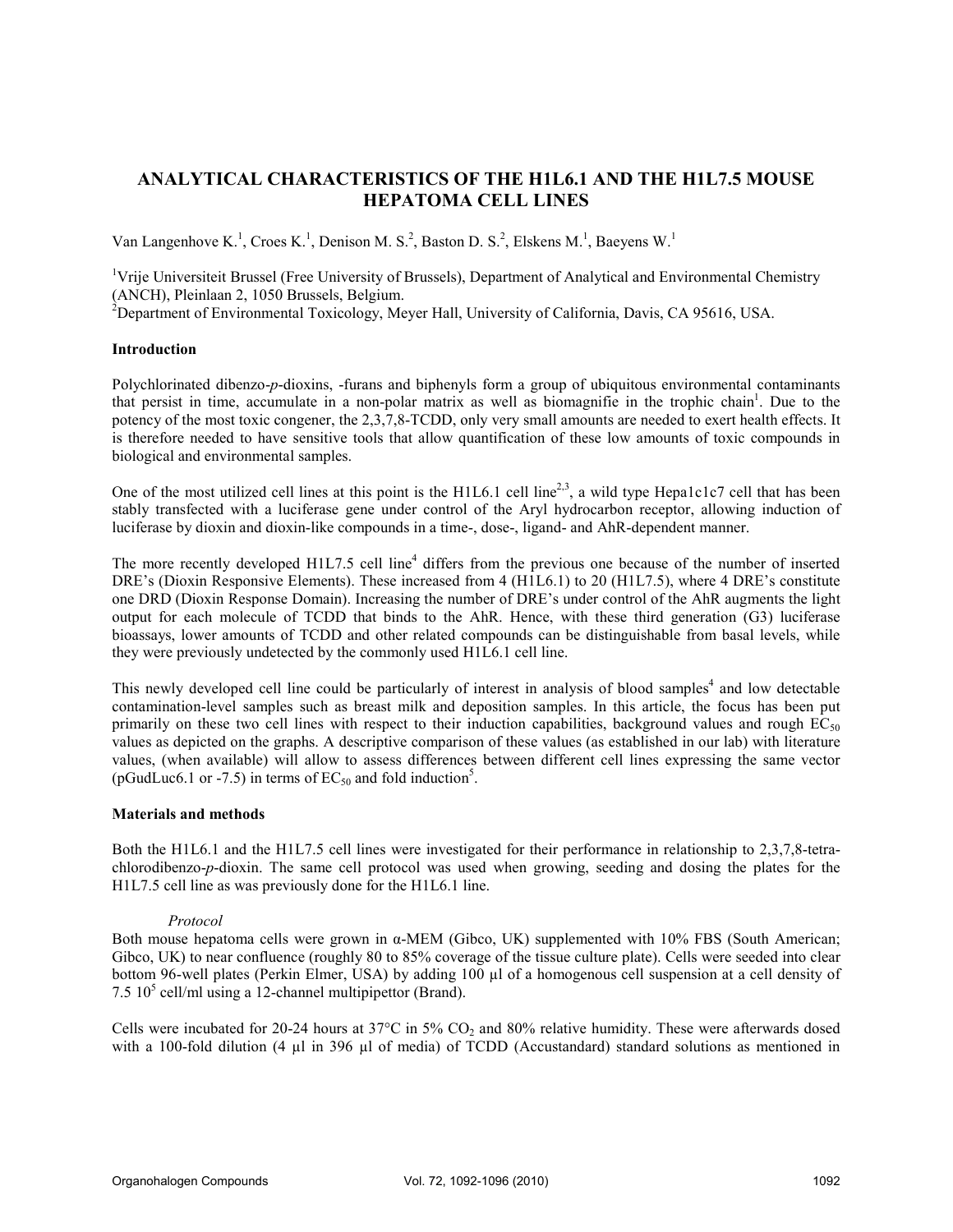Figures 2 and 3. Dosing of the cells was accomplished by adding 100 µl to the wells in triplicate with all 96 wells used for 10 TCDD standards, a DMSO and media blank as well as 20 remaining positions for serial dilutions of samples.

Finally, cells were incubated for another 23-24 hours, the wells were rinsed with 50 µl of 1X PBS (Gibco, UK), checked for viability and any altered morphology, followed by addition of 50 µl of 1X lysis buffer (Promega, USA).

Afterwards, wells were read using a Glomax 96-well plate luminometer (Promega, USA) with a 5.6 second incubation time for both cell lines, after injection of 50 µl of the reconstituted luciferase assay buffer. The H1L6.1 cell line had a 5 second integration time, whereas only 3 seconds were used in the case of the H1L7.5 cell line.

For both cell lines, values are reported as the percentage of maximum RLU induced by 2,3,7,8-TCDD. The protocol described above uses a molar-derived representation for the percentage induction, where both the 1 nM and 10 nM TCDD treatment solutions are present in the data set for the H1L6.1 cell line, the 1 nM is also present in the new H1L7.5 cell line treatment set.

### Results and discussion

For both the 6.1 and 7.5 cell lines, a total of 9 TCDD dose curves on individual plates were analyzed over the course of 3 different days. Results are reported on a molar basis. Graphical representations of both cell lines with full dose TCDD standard-curves are presented in Figures 2 and 3. The absolute, raw values (Figure 1) for the H1L6.1 and H1L7.5 cell lines can be checked and show a tremendously increased output in number of relative light units for the latter cells. Average (triplicate measurement) maximum values are labeled in this bar chart for reasons of comparison.

Experimental backgrounds were determined for DMSO (1% v/v) and for media. On average, a 2.3-fold increase of the blank in DMSO relative to media was observed for the H1L6.1 cell line and a 1.7-fold increase in the case of the H1L7.5 cell line (Table 1).

|        | RLU media blank               | <b>RLU DMSO blank</b>         | Maximum RLU                |
|--------|-------------------------------|-------------------------------|----------------------------|
| H1L6.1 | $8,000 \pm 2,000$             | $18,000 \pm 3,000$            | $280,000 \pm 27,000$       |
| H1L7.5 | $1,750,000 \pm 200,000$       | $3,000,000 \pm 200,000$       | $32,500,000 \pm 3,000,000$ |
|        | Media (% Max RLU)             | <b>DMSO Blank (% Max RLU)</b> |                            |
| H1L6.1 | $2.7 \pm 0.5$                 | $6.4 \pm 0.6$                 |                            |
| H1L7.5 | $5.4 \pm 0.4$                 | $9.5 \pm 1.1$                 |                            |
|        | $EC_{50}$ value (pM)          | LOD (% Max RLU)               | $LOQ$ (% Max RLU)          |
|        | Half of maximum TCDD response | $DMSO$ Blank + 3,29 stdev     | $DMSO$ Blank + 10 stdev    |
| H1L6.1 | $~18-27$                      | 8.2                           | 12.0                       |
| H1L7.5 | $\sim 5.5 - 7.0$              | 13.2                          | 20.8                       |

The blanks, either from the media or the DMSO, represent between 2.7% and 9.5% of the maximum induction of the cell lines. The fold induction, which is defined as the maximum induction divided by that of the DMSO blank, differs between the two cell lines. A low fold induction is obtained for the 6.1 line (16) and an even lower one for the G3 cell line  $(11)$ . This is in contrast to values found in the literature<sup>5</sup> which specify factors of 22 and 24 for respectively the  $6.1$  and a G3 cell line<sup>5</sup>.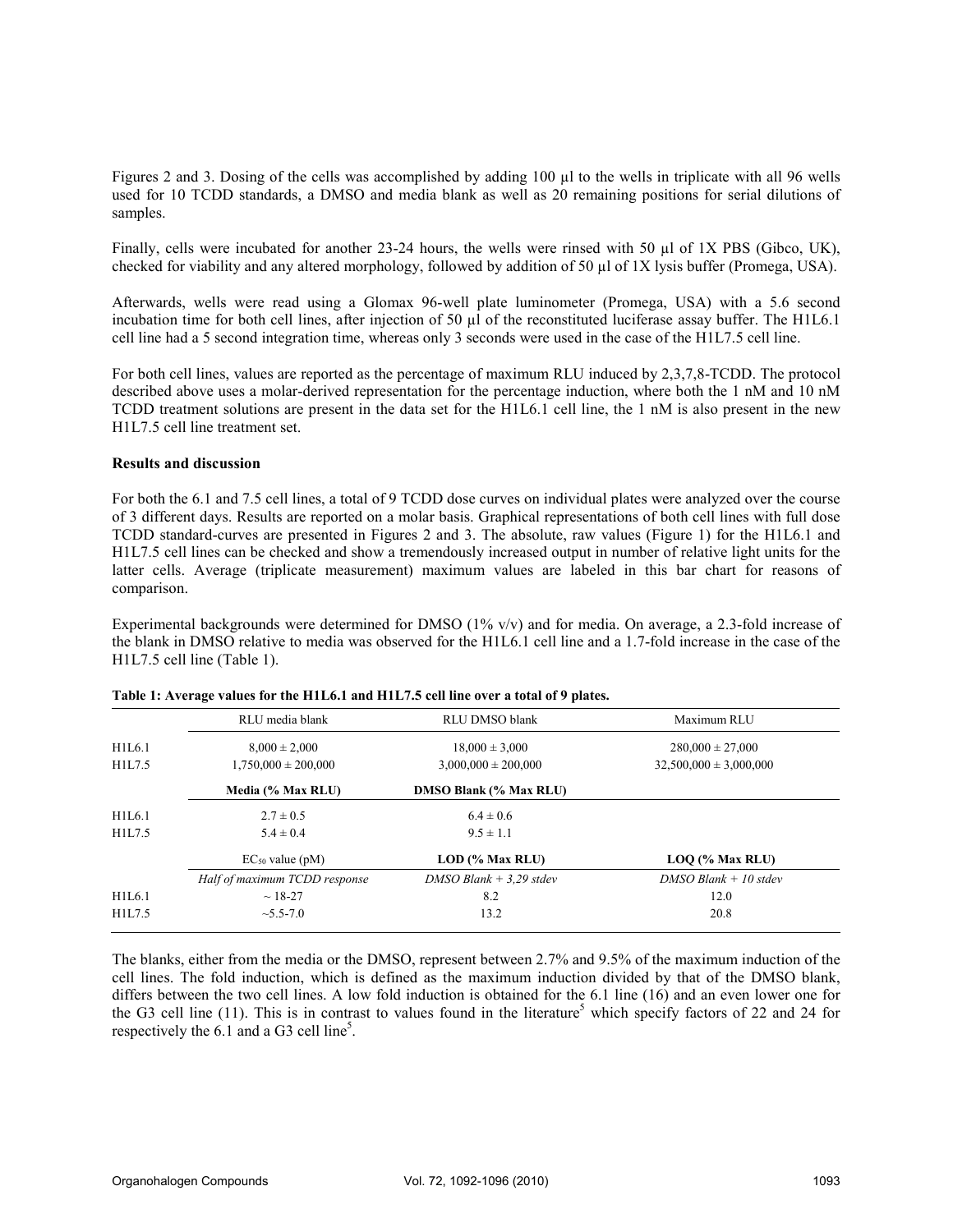Comparing the DMSO blanks for both cell lines reveals that a higher background value for the 7.5 cell line (9.5%) is present in contrary to the 6.1 (6.4%). Summation of these values (6.4% and 9.5%) and their standard deviation multiplied with an appropriate coverage factor, provide the Limit of Detection (LOD) and of Quantification (LOQ); all are mentioned in Table 1. Contradictory to what perception might suggest, the higher LOD for the 7.5 cell line compared to the 6.1 is based on a percentage maximum RLU and as such does not mean a higher LOD in terms of concentration TCDD; the 7.5 cell line is by far more sensitive.

The largest difference between both cell lines is noticeable in the raw RLU value. This is reflected in the output generated by the luminometer with values mounting to almost 40,000,000 RLUs for the 7.5 line. A comparison was made in Figure 1, where values are barely visible for the 6.1 line. These values, however, relate to the type of equipment and conditions used in our lab and by no means indicate an absolute, maximum value for this type of cell line.



Figure 1: Comparison of Raw RLU response values for the H1L6.1 and H1L7.5 cell lines.

Regarding  $EC_{50}$  values for the 6.1 cell line, they are ranging between 18 and 27 pM (Figure 2) and are in good comparison to values reported in literature: 30  $pM<sup>3</sup>$ . Looking to Figure 3, a value of 5.5 to 7  $pM$  can be extrapolated for the G3 cells.

Repeatability and reproducibility experiments were performed by having multiple plates over a period of several days. The average  $\pm$  stdev (n=9) of a TCDD treatment solution of 4.95E-13 M amounted to (2.63  $\pm$  0.54) % max RLU and  $(8.10 \pm 1.16)$  % max RLU, with the former referring to the H1L6.1 cell line, the latter to the 7.5. For a treatment solution of 9.83E-10 M, these values (n=9) resulted in (97.81  $\pm$  5.89) % max RLU for the 6.1 and (99.97  $\pm$ 4.91) % max RLU in the case of the 7.5. For both cell lines, these data points are, respectively, situated in the lower and upper plateau. Concentrations within this range showed, in general, lower absolute standard deviations and were similar to each other (data not shown). RSD values calculated (n=9) did not exceed 20%, except for the lowest standard in the H1L6.1 protocol. This does not occur with the H1L7.5 cell line since DMSO blanks and low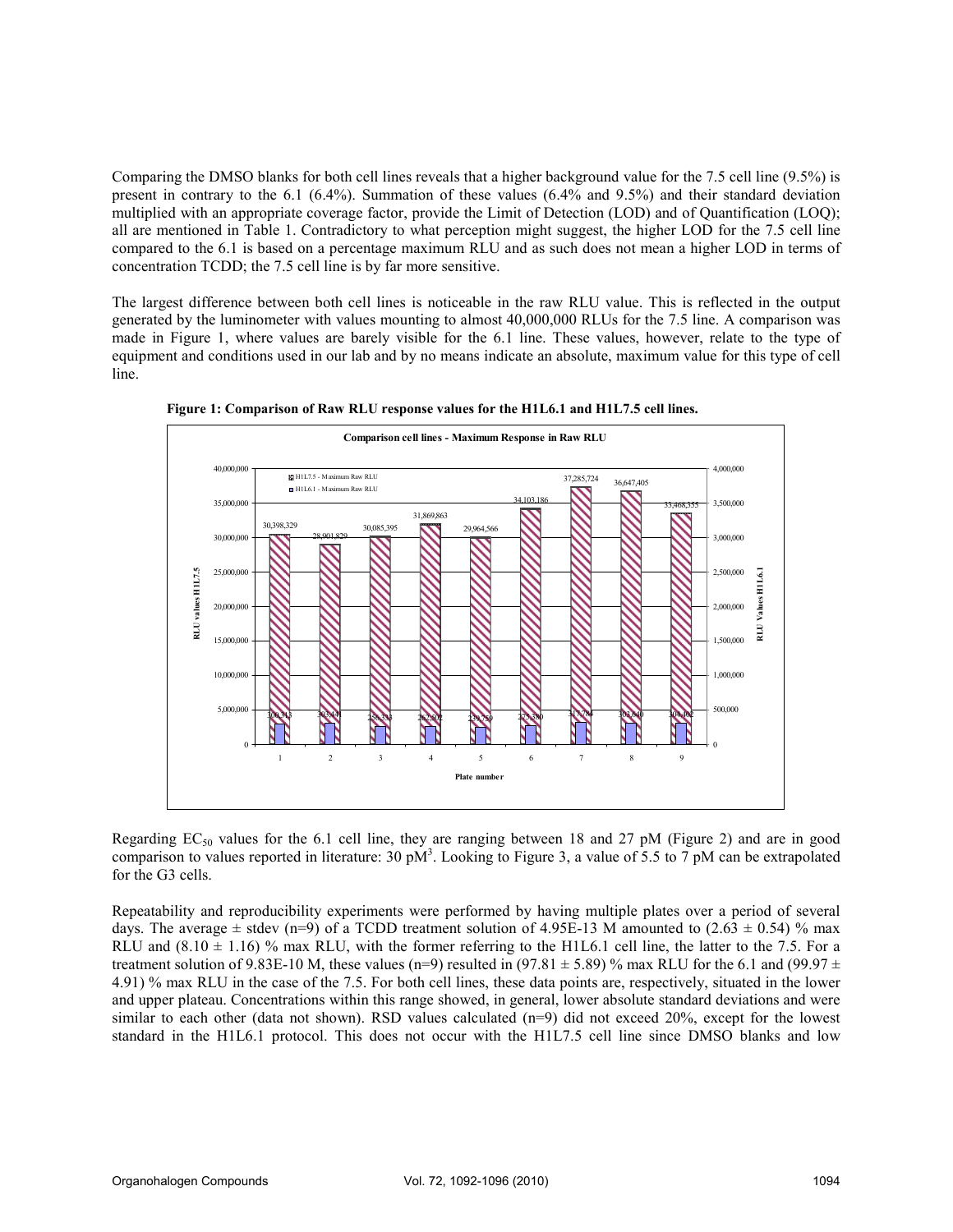concentration TCDD standards yield much higher responses for a similar standard deviation, hence resulting in lower RSD values.

Future considerations include expanding the data set to have more statistical power concerning DMSO blank levels and EC<sub>50</sub> values. As a next step, sample addition, originating from different matrices, can be investigated. This will allow assessment of BEQ-values for the same sample with the different cell lines.

### Acknowledgements

The cell lines were kindly provided by Prof. M. Denison, from the Department of Environmental Toxicology, Meyer Hall, University of California, Davis, CA 95616, USA.

#### References:

- 1. Van Larebeke N, Covaci A, Schepens P, Hens L (2002) Journal of Epidemiology & Community Health 56: 828-830.
- 2. Dalho Han, Scott R. Nagy and Michael S. Denison (2002) Organohalogen Compounds 58: 421-424.
- 3. Michael S. Denison, Bin Zhao, David S. Baston, George C. Clark, Hiroshi Murata, Dalho Han (2004) Talanta 63: 1123-1133.
- 4. Guochun He, David S. Baston, Michael S. Denison and Tomoaki Tsutsumi (2008) Organohalogen Compounds 70: 000772-000775.
- 5. Guochun He, David S. Baston, Michael S. Denison and Tomoaki Tsutsumi (2009) Organohalogen Compounds 71: 002399-002403.
- 6. Dalho Han, Scott R. Nagy and Michael S. Denison (2004) BioFactors 20: 11-22.